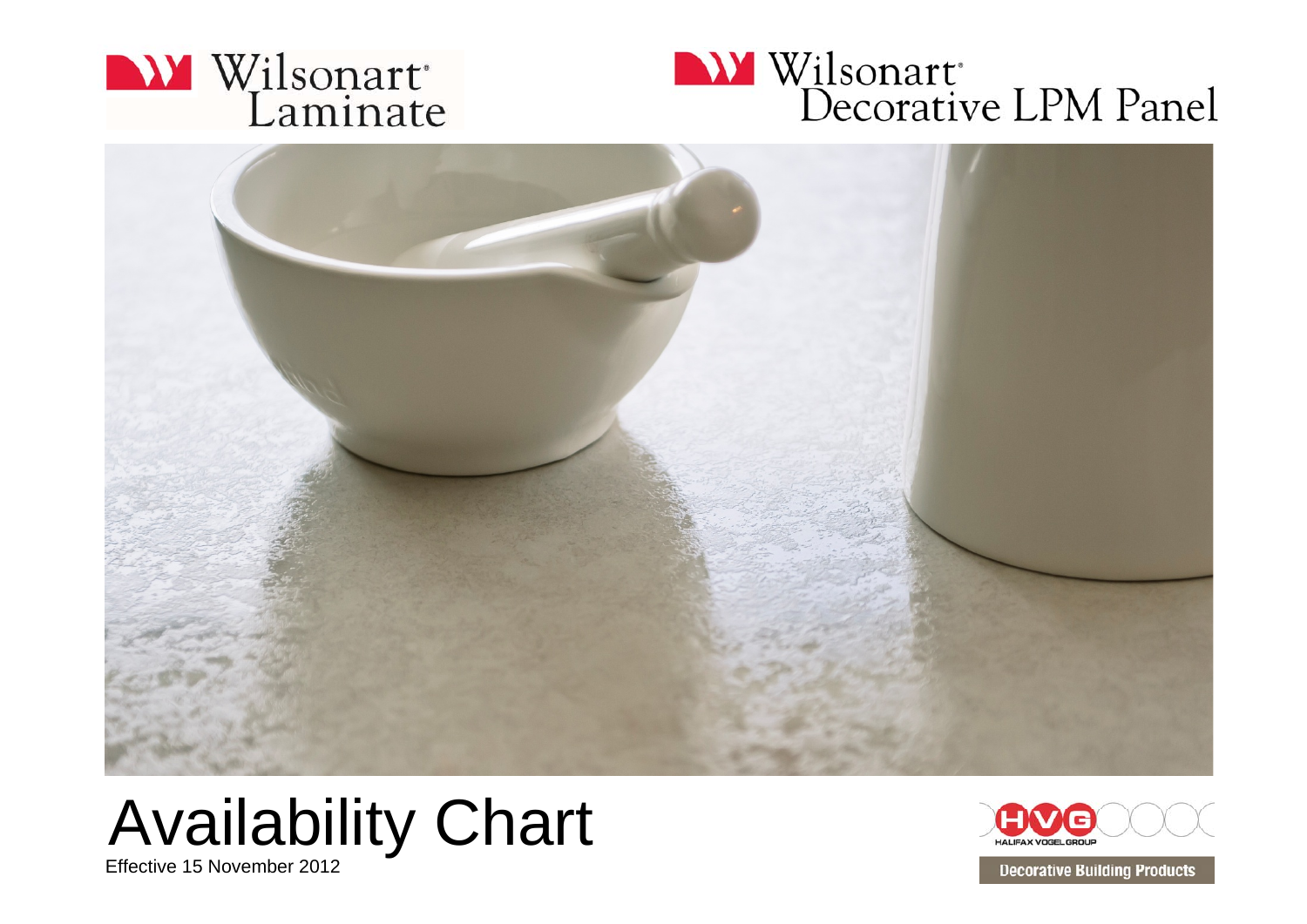|                                                               |                |                    |                              |              |                       |                | <b>NY</b> Wilsonart |              | Laminate     |              |             |                         |              |              |              |    |           |              |                             |    |              |                                |              |                         |            |                   |              | <b>NY</b> Wilsonart<br>Decorative LPM Panel |               | <b>ABS</b> Edging  |            |          |
|---------------------------------------------------------------|----------------|--------------------|------------------------------|--------------|-----------------------|----------------|---------------------|--------------|--------------|--------------|-------------|-------------------------|--------------|--------------|--------------|----|-----------|--------------|-----------------------------|----|--------------|--------------------------------|--------------|-------------------------|------------|-------------------|--------------|---------------------------------------------|---------------|--------------------|------------|----------|
|                                                               |                | <b>Sheet Sizes</b> |                              |              |                       |                |                     |              |              |              |             | <b>Surface Textures</b> |              |              |              |    |           |              |                             |    |              |                                |              | <b>Surface Textures</b> |            | <b>Sheet Size</b> |              |                                             | Substrate     |                    | Unglued    | Preglued |
| <b>Colour Names</b><br>Colour                                 |                | Length Width       | 01 Gloss                     | 07           | 12                    | 18             | 20                  | 38           | 52           | 60           | 78          | 90                      | $\mathbf{c}$ | M            | <b>NM</b>    | s. | <b>WL</b> | <b>WM</b>    | 35                          | 45 | 55           | 60                             |              | Stipple Natura          | Glis       |                   | Length Width | MR                                          | MR            | 100 lin M 25 lin M |            | 25 lin M |
| Codes                                                         |                |                    | <b>AEON</b>                  |              | <b>AEON AEON AEON</b> |                |                     |              | <b>AEON</b>  |              | <b>AEON</b> |                         |              |              |              |    |           |              | HD                          | HD | HD           | <b>AEON AEON AEON Chemsurf</b> |              |                         |            |                   |              | <b>MDFE0</b>                                | Particleboard |                    | 23mm x 1mm |          |
| 7966K<br>5th Ave Elm                                          | 3.660          | 1.530              |                              |              | $\overline{A}$        |                |                     |              |              |              |             |                         |              |              |              |    |           |              |                             |    |              |                                |              |                         |            |                   |              |                                             |               |                    |            |          |
| 1868K<br><b>Aged Piazza</b>                                   | 3.660          | 1.530              |                              |              |                       |                |                     |              |              | $\mathbf{A}$ |             |                         |              |              |              |    |           |              |                             |    |              |                                |              |                         |            |                   |              |                                             |               |                    |            |          |
| Alabaster<br>D431                                             | 3.660          | 1.530              |                              |              |                       |                |                     |              |              | $\mathbf{A}$ |             |                         |              |              |              |    |           |              |                             |    |              |                                | A            |                         |            | 2400              | 1200         | Yes                                         | <b>MTO</b>    | Yes                | Yes        | Yes      |
| 1844K<br><b>Alpine Passage</b>                                | 3.660          | 1.530              |                              |              |                       |                |                     |              |              |              |             |                         |              |              |              |    |           |              |                             | В  |              |                                |              |                         |            |                   |              |                                             |               |                    |            |          |
| 1794K<br><b>Amber Fusion</b><br>D493                          | 3.660<br>3.660 | 1.530<br>1.530     |                              | $\mathbf{A}$ |                       |                |                     |              |              | В            |             |                         |              |              |              |    |           |              |                             |    |              |                                |              |                         |            |                   |              |                                             |               |                    |            |          |
| <b>Antique Bronze LS</b><br><b>Antique Topaz</b><br>4863K     | 3.660          | 1.530              |                              | B            |                       |                |                     |              |              |              |             |                         |              |              |              |    |           |              |                             |    |              |                                |              |                         |            |                   |              |                                             |               |                    |            |          |
| <b>Antique White</b><br>1572                                  | 3.660          | 1.530              |                              |              |                       |                |                     |              |              | $\mathbf{A}$ |             |                         |              |              |              |    |           |              |                             |    |              | B                              | A            |                         |            | 2400              | 1200         | Yes                                         | <b>MTO</b>    | Yes                | Yes        | Yes      |
| 7949<br><b>Asian Night</b>                                    | 3.660          | 1.530              | A                            |              |                       |                |                     | A            |              |              |             |                         |              |              |              |    |           |              |                             |    |              |                                |              | $\mathbf{A}$            |            | 2400              | 1200         | Yes                                         | <b>MTO</b>    | Yes                | Yes        | Yes      |
| 7952<br><b>Asian Sand</b>                                     | 3.660          | 1.530              |                              |              |                       |                |                     | В            |              |              |             |                         |              |              |              |    |           |              |                             |    |              |                                |              |                         |            |                   |              |                                             |               |                    |            |          |
| 4940K<br><b>Astro Strandz</b>                                 | 3.660          | 1.530<br>1.320     |                              |              |                       | $\overline{A}$ |                     |              |              |              |             |                         |              |              |              |    |           | B            |                             |    |              |                                |              |                         |            | 2400              | 1200         |                                             |               |                    |            |          |
| <b>Atlanta Cherry</b><br>4128<br>0618<br>Avocado              | 3.650<br>3.650 | 1.320              |                              |              |                       |                |                     |              |              | $\mathsf{c}$ |             |                         |              |              |              | А  |           |              |                             |    |              |                                |              | $\mathbf{A}$            |            |                   |              | Yes                                         | <b>MTO</b>    | Yes                | Yes        | Yes      |
| <b>Bahia Granite</b><br>4595K                                 | 3.660          | 1.530              |                              |              |                       |                |                     |              | $\mathbf{A}$ |              |             |                         |              |              |              |    |           |              |                             |    |              |                                |              |                         |            |                   |              |                                             |               |                    |            |          |
| 1530<br><b>Beige</b>                                          | 3.660          | 1.530              |                              |              |                       |                |                     |              |              | C            |             |                         |              |              |              |    |           |              |                             |    |              |                                |              |                         |            |                   |              |                                             |               |                    |            |          |
| 7850<br>Beigewood                                             | 3.660          | 1.530              |                              |              |                       |                |                     |              |              | B            |             |                         |              |              |              |    |           |              |                             |    |              |                                |              |                         |            |                   |              |                                             |               |                    |            |          |
| Bella Noche 1820K                                             | 3.660          | 1.530              |                              |              |                       |                |                     |              |              |              |             |                         |              |              |              |    |           |              | B                           |    |              |                                |              |                         |            |                   |              |                                             |               |                    |            |          |
| <b>Bella Reale</b><br>1821K<br>1595K<br><b>Black</b>          | 3.660<br>3.660 | 1.530<br>1.530     | $\mathbf{A}$                 |              |                       | A              |                     |              |              | $\mathbf{A}$ |             | B                       |              |              |              |    |           |              | $\mathbf{B}$<br>$\mathbf A$ |    |              | В                              | $\mathbf{A}$ |                         |            | 2400              | 1200         | Yes                                         | <b>MTO</b>    | Yes                | Yes        | Yes      |
| <b>Black Alicante</b><br>4926K                                | 3.660          | 1.530              | $\mathbf{A}$                 | A            |                       |                |                     |              |              |              |             |                         |              |              |              |    |           |              |                             |    |              |                                |              |                         |            |                   |              |                                             |               |                    |            |          |
| <b>Black Labrador</b><br>3394K                                | 3.650          | 1.320              | $\, {\bf A}$                 |              |                       |                |                     |              |              |              |             |                         |              |              |              |    |           |              |                             |    |              |                                |              |                         |            |                   |              |                                             |               |                    |            |          |
| <b>Black Limba</b><br>4121                                    | 3.650          | 1.220              |                              |              |                       |                |                     |              |              |              |             |                         |              |              |              |    |           | A            |                             |    |              |                                |              |                         |            |                   |              |                                             |               |                    |            |          |
| <b>Black Scopia</b><br>4556                                   | 3.650          | 1.320              | $\mathbf{A}$                 |              |                       |                |                     |              |              |              |             |                         |              |              |              |    |           |              |                             |    |              |                                |              |                         |            |                   |              |                                             |               |                    |            |          |
| 4551K<br><b>Blackstar Granite</b>                             | 3.660          | 1.530              | $\, {\bf A}$                 |              |                       |                |                     |              |              |              |             | A                       |              |              |              |    |           |              |                             |    |              |                                |              |                         |            |                   |              |                                             |               |                    |            |          |
| 13063<br><b>Blanco Marquina</b><br>7939<br><b>Blond Echo</b>  | 3.650<br>3.660 | 1.320<br>1.530     |                              |              |                       |                |                     | A            |              |              |             |                         |              |              |              | A  |           |              |                             |    |              |                                |              | $\mathbf{A}$            |            | 2400              | 1200         | Yes                                         | <b>MTO</b>    | Yes                | Yes        | Yes      |
| <b>Blossom</b><br>0633                                        | 3.650          | 1.320              |                              |              |                       |                |                     |              |              | $\mathsf{C}$ |             |                         |              |              |              |    |           |              |                             |    |              |                                |              |                         |            |                   |              |                                             |               |                    |            |          |
| <b>Brazilwood</b><br>7946                                     | 3.660          | 1.530              |                              |              |                       |                |                     | в            |              |              |             |                         |              |              |              |    |           |              |                             |    |              |                                |              | $\mathbf{A}$            |            | 2400              | 1200         | Yes                                         | <b>MTO</b>    | Yes                | Yes        | Yes      |
| <b>Bright Blue</b><br>0713                                    | 3.650          | 1.220              |                              |              |                       |                |                     |              |              |              |             |                         |              | A            |              |    |           |              |                             |    |              |                                |              |                         |            |                   |              |                                             |               |                    |            |          |
| <b>Bright Delphes</b><br>4148                                 | 3.650          | 1.220              |                              |              |                       |                |                     |              |              |              |             |                         |              |              | $\mathbf{A}$ |    |           |              |                             |    |              |                                |              |                         |            |                   |              |                                             |               |                    |            |          |
| D321<br><b>Brittany Blue</b><br><b>Bronzed Fusion</b><br>1796 | 3.660<br>3.660 | 1.530<br>1.530     |                              |              |                       |                |                     |              |              | $\mathbf B$  |             | c                       |              |              |              |    |           |              |                             |    |              | В                              |              |                         |            |                   |              |                                             |               |                    |            |          |
| <b>Button</b><br>0600                                         | 3.650          | 1.320              | $\, {\bf A}$<br>$\mathsf{c}$ |              |                       |                |                     |              |              |              |             |                         |              |              |              |    |           |              |                             |    |              |                                |              |                         |            |                   |              |                                             |               |                    |            |          |
| <b>Calcutta Marble</b><br>4925K                               | 3.660          | 1.530              | $\, {\bf A}$                 | А            |                       |                |                     |              |              |              |             |                         |              |              |              |    |           |              |                             |    |              |                                |              |                         |            |                   |              |                                             |               |                    |            |          |
| 4608<br><b>Caldera Beige</b>                                  | 3.660          | 1.530              |                              |              |                       |                |                     |              |              | B            |             |                         |              |              |              |    |           |              |                             |    |              |                                |              |                         |            |                   |              |                                             |               |                    |            |          |
| 0035<br>Camouflage                                            | 3.650          | 1.220              |                              |              |                       |                |                     |              |              |              |             |                         |              | A            |              |    |           |              |                             |    |              |                                |              |                         |            |                   |              |                                             |               |                    |            |          |
| Canyon Bamboo<br>4277                                         | 3.650          | 1.320<br>1.530     |                              |              |                       |                |                     |              |              |              |             |                         |              |              |              |    |           | $\mathbf{A}$ |                             |    |              |                                |              |                         |            |                   |              |                                             |               |                    |            |          |
| 4842<br><b>Canyon Zephyr</b><br>1855K<br>Carrara Santorini    | 3.660<br>3.660 | 1.530              |                              |              |                       |                |                     |              |              | $\mathbf{A}$ |             |                         |              |              |              |    |           |              |                             |    | $\mathbf{A}$ |                                |              |                         |            |                   |              |                                             |               |                    |            |          |
| 8117<br>Carrera Royal                                         | 3.650          | 1.220              |                              |              |                       |                |                     |              |              |              |             |                         |              |              |              | A  |           |              |                             |    |              |                                |              |                         |            |                   |              |                                             |               |                    |            |          |
| 8133<br><b>Cashmere Shimmer</b>                               | 3.650          | 1.220              |                              |              |                       |                |                     |              |              |              |             |                         |              |              |              | Α  |           |              |                             |    |              |                                |              |                         |            |                   |              |                                             |               |                    |            |          |
| Chocolate<br>0547                                             | 3.650          | 1.320              |                              |              |                       |                |                     |              |              | $\mathsf{c}$ |             |                         |              |              |              |    |           |              |                             |    |              |                                | $\mathbf{A}$ |                         |            | 2400              | 1200         | Yes                                         | <b>MTO</b>    | Yes                | Yes        | Yes      |
| <b>Classic Linen</b><br>4943                                  | 3.660          | 1.530              |                              |              |                       |                |                     | $\mathbf{A}$ |              |              |             |                         |              |              |              |    |           |              |                             |    |              |                                |              |                         |            |                   |              |                                             |               |                    |            |          |
| <b>Clear Euroline</b><br>4140<br>D378<br><b>Clear Teal</b>    | 3.650<br>3.650 | 1.220<br>1.320     |                              |              |                       |                |                     |              |              | C            |             |                         |              |              | $\mathbf{A}$ |    |           |              |                             |    |              |                                |              |                         |            |                   |              |                                             |               |                    |            |          |
| Clementine<br>0336                                            | 3.650          | 1.320              |                              |              |                       |                |                     |              |              | c            |             |                         |              |              |              |    |           |              |                             |    |              |                                |              |                         |            |                   |              |                                             |               |                    |            |          |
| <b>Coffee Bean</b><br>D495K                                   | 3.660          | 1.530              |                              |              |                       | A              |                     |              |              |              |             |                         |              |              |              |    |           |              |                             |    |              |                                |              |                         |            |                   |              |                                             |               |                    |            |          |
| <b>Colombian Walnut</b><br>7943K                              | 3.660          | 1.530              | $\mathbf{A}$                 | A            |                       |                |                     |              |              |              |             |                         |              |              |              |    |           |              |                             |    |              |                                |              | $\mathbf{A}$            | <b>TBC</b> | 2400              | 1200         | Yes                                         | <b>MTO</b>    | Yes                | Yes        | Yes      |
| <b>Concept Oak</b><br>4388                                    | 3.650          | 1.320              |                              |              |                       |                |                     |              |              | $\mathsf{A}$ |             |                         |              |              |              |    |           |              |                             |    |              |                                |              | $\mathbf{A}$            |            | 2400              | 1200         | Yes                                         | <b>MTO</b>    | Yes                | Yes        | Yes      |
| 4179<br>Congratti Wood<br><b>Cool Teak</b><br>4103            | 3.650<br>3.650 | 1.320<br>1.320     |                              |              |                       |                |                     |              |              |              |             |                         |              |              |              | A  |           | В<br>в       |                             |    |              |                                |              | $\mathbf{A}$            |            | 2400              | 1200         | Yes                                         | <b>MTO</b>    | Yes                | Yes        | Yes      |
| Corcovado<br>4158                                             | 3.650          | 1.220              |                              |              |                       |                |                     |              |              |              |             |                         |              |              |              |    |           | $\mathbf{A}$ |                             |    |              |                                |              |                         |            |                   |              |                                             |               |                    |            |          |
| Cosmic Strandz 4941K 3.660 1.530                              |                |                    |                              |              |                       | A              |                     |              |              |              |             |                         |              |              |              |    |           |              |                             |    |              |                                |              |                         |            |                   |              |                                             |               |                    |            |          |
| Dark Euroline 4145 3.650 1.220                                |                |                    |                              |              |                       |                |                     |              |              |              |             |                         |              |              | $\mathbf{A}$ |    |           |              |                             |    |              |                                |              |                         |            |                   |              |                                             |               |                    |            |          |
| Darkar Bright 4112 3.650 1.320                                |                |                    |                              |              |                       |                |                     |              |              |              |             |                         |              | $\mathsf{C}$ |              |    |           |              |                             |    |              |                                |              |                         |            |                   |              |                                             |               |                    |            |          |
| Dawn<br>0140                                                  |                | 3.650 1.320        |                              |              |                       |                |                     |              |              | B            |             |                         |              |              |              |    |           |              |                             |    |              |                                | $\mathbf{A}$ |                         |            | TBC 2400 1200     |              | Yes                                         | <b>MTO</b>    | Yes                | Yes        | Yes      |
| Deepstar Agate 1815K<br>Deepstar Flint 1811K                  | 3.660<br>3.660 | 1.530<br>1.530     |                              |              |                       |                |                     |              |              |              |             |                         |              |              |              |    |           |              | B<br>$\mathbf{B}$           |    |              |                                |              |                         |            |                   |              |                                             |               |                    |            |          |
| Deepstar Fossil 1812K                                         | 3.660          | 1.530              |                              |              |                       |                |                     |              |              |              |             |                         |              |              |              |    |           |              | $\mathbf{B}$                |    |              |                                |              |                         |            |                   |              |                                             |               |                    |            |          |
| Deepstar Glaze 1813K                                          | 3.660          | 1.530              |                              |              |                       |                |                     |              |              |              |             |                         |              |              |              |    |           |              | $\mathbf{B}$                |    |              |                                |              |                         |            |                   |              |                                             |               |                    |            |          |
| Deepstar Slate 1818K                                          | 3.660          | 1.530              |                              |              |                       |                |                     |              |              |              |             |                         |              |              |              |    |           |              | $\mathbf{A}$                |    |              |                                |              |                         |            |                   |              |                                             |               |                    |            |          |
| Desert Passage 1841K<br>Desert Zephyr 4841                    | 3.660          | 1.530<br>1.530     |                              |              |                       |                |                     |              |              | $\mathsf{A}$ |             |                         |              |              |              |    |           |              | $\mathsf{A}$                |    |              |                                |              |                         |            |                   |              |                                             |               |                    |            |          |
| Designer White D354K 3.660 1.530                              | 3.660          |                    | A                            |              |                       | $\mathbf{A}$   |                     |              |              | $\mathbf{A}$ |             | $\mathbf{B}$            |              |              |              |    |           |              | $\mathbf{A}$                |    |              | B                              | $\mathbf{A}$ |                         |            |                   | 2400 1200    | Yes                                         | <b>MTO</b>    | <b>Yes</b>         | Yes        | Yes      |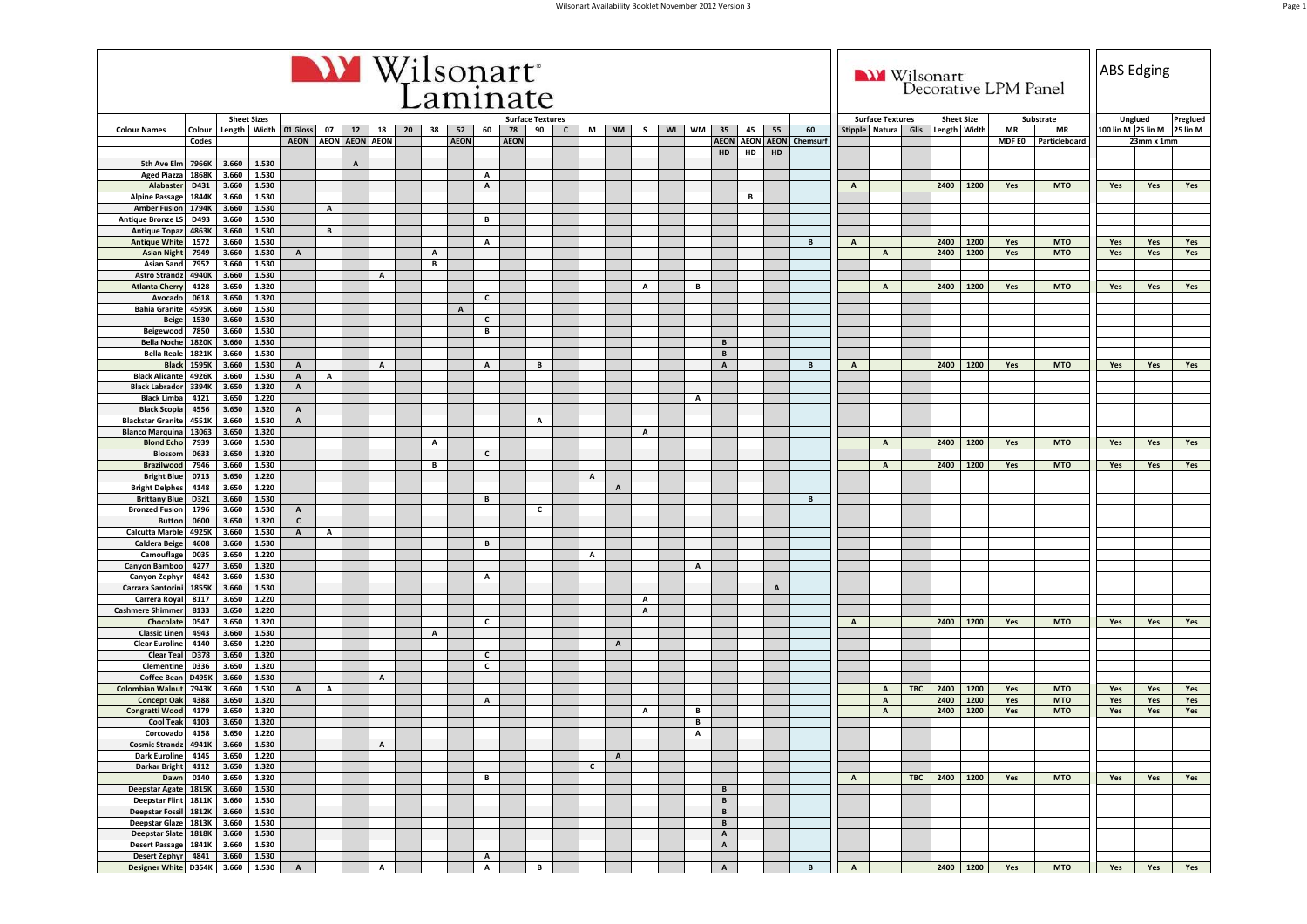|                                                     |                      |                           |                             |                                |                   |              |                             | Wilsonart <sup>®</sup> |              |                   | Laminate          |                   |                               |              |              |              |                |                              |                |                              |    |                   |                |                              |                                           |            |                                   |      | Wilsonart<br>Decorative LPM Panel |                                         | <b>ABS Edging</b>             |            |                      |
|-----------------------------------------------------|----------------------|---------------------------|-----------------------------|--------------------------------|-------------------|--------------|-----------------------------|------------------------|--------------|-------------------|-------------------|-------------------|-------------------------------|--------------|--------------|--------------|----------------|------------------------------|----------------|------------------------------|----|-------------------|----------------|------------------------------|-------------------------------------------|------------|-----------------------------------|------|-----------------------------------|-----------------------------------------|-------------------------------|------------|----------------------|
| <b>Colour Names</b>                                 | Colour<br>Codes      | Length                    | <b>Sheet Sizes</b><br>Width | 01 Gloss<br><b>AEON</b>        | 07                | 12           | 18<br><b>AEON AEON AEON</b> | 20                     | 38           | 52<br><b>AEON</b> | 60                | 78<br><b>AEON</b> | <b>Surface Textures</b><br>90 | $\mathsf{C}$ | M            | <b>NM</b>    | $\mathsf{s}$   | <b>WL</b>                    | WM             | 35<br><b>AEON AEON</b>       | 45 | 55<br><b>AEON</b> | 60<br>Chemsurf |                              | <b>Surface Textures</b><br>Stipple Natura | Glis       | <b>Sheet Size</b><br>Length Width |      | <b>MR</b><br>MDF E0               | Substrate<br><b>MR</b><br>Particleboard | Unglued<br>100 lin M 25 lin M | 23mm x 1mm | Preglued<br>25 lin M |
|                                                     |                      |                           |                             |                                |                   |              |                             |                        |              |                   |                   |                   |                               |              |              |              |                |                              |                | HD                           | HD | HD                |                |                              |                                           |            |                                   |      |                                   |                                         |                               |            |                      |
| <b>Desire Teak</b>                                  | 4105<br><b>S2885</b> | 3.650                     | 1.320                       |                                |                   |              |                             |                        |              |                   |                   |                   |                               |              |              |              |                |                              | В              |                              |    |                   |                |                              |                                           |            |                                   |      |                                   |                                         |                               |            |                      |
| Dune<br>Ebony                                       | 10622                | 3.660<br>3.650            | 1.530<br>1.320              |                                |                   |              |                             |                        |              |                   | A<br>В            |                   |                               |              |              |              |                |                              |                |                              |    |                   |                | $\, {\bf A}$                 |                                           | <b>TBC</b> | 2400                              | 1200 | Yes                               | <b>MTO</b>                              | Yes                           | Yes        | Yes                  |
| <b>Ebony Fusion</b>                                 | 1799K                | 3.660                     | 1.530                       | $\mathbf{A}$                   | А                 |              |                             |                        |              |                   |                   |                   | В                             |              |              |              |                |                              |                |                              |    |                   |                |                              |                                           |            |                                   |      |                                   |                                         |                               |            |                      |
| <b>Ebony Star</b><br><b>Emerald Sea</b>             | 4552                 | 3.660                     | 1.530<br>1.320              |                                |                   |              |                             |                        |              |                   |                   |                   | $\mathbf{A}$                  |              | $\mathsf{c}$ |              |                |                              |                |                              |    |                   |                |                              |                                           |            |                                   |      |                                   |                                         |                               |            |                      |
| <b>Empire Mahogany</b>                              | 0028<br>7122K        | 3.650<br>3.660            | 1.530                       |                                | C                 |              |                             |                        |              |                   |                   |                   |                               |              |              |              |                |                              |                |                              |    |                   |                |                              |                                           |            |                                   |      |                                   |                                         |                               |            |                      |
| <b>Erable Wenge</b>                                 | 4185                 | 3.650                     | 1.320                       |                                |                   |              |                             |                        |              |                   |                   |                   |                               |              |              |              |                |                              | $\mathbf{A}$   |                              |    |                   |                |                              |                                           |            |                                   |      |                                   |                                         |                               |            |                      |
| <b>Evening Tigris</b>                               | 4674K                | 3.660                     | 1.530                       | $\mathbf{A}$                   |                   |              |                             |                        |              |                   | $\mathbf{A}$      |                   |                               |              |              |              |                |                              |                |                              |    |                   |                |                              |                                           |            |                                   |      |                                   |                                         |                               |            |                      |
| <b>Fashion Grey</b><br>Florida                      | <b>D381K</b><br>0001 | 3.660<br>3.650            | 1.530<br>1.220              |                                |                   |              |                             |                        |              |                   | A                 |                   |                               |              | $\mathbf{A}$ |              |                |                              |                | $\mathbf{A}$                 |    |                   | B              | $\mathbf{A}$                 |                                           |            | 2400 1200                         |      | Yes                               | <b>MTO</b>                              | Yes                           | Yes        | Yes                  |
| <b>Fonthill Pear</b>                                | 10745                | 3.660                     | 1.530                       |                                |                   |              |                             |                        |              |                   | A                 |                   |                               |              |              |              |                |                              |                |                              |    |                   |                |                              |                                           |            |                                   |      |                                   |                                         |                               |            |                      |
| Fortuneberry                                        | D412                 | 3.660                     | 1.530                       |                                |                   |              |                             |                        |              |                   | $\mathsf{c}$      |                   |                               |              |              |              |                |                              |                |                              |    |                   |                | $\boldsymbol{\mathsf{A}}$    |                                           |            | 2400                              | 1200 | Yes                               | <b>MTO</b>                              | Yes                           | Yes        | Yes                  |
| <b>Frosty White</b><br><b>Frosty White Mirage</b>   | 1573K<br>4873        | 3.660<br>3.650            | 1.530<br>1.320              | $\mathbf{A}$<br>$\overline{A}$ |                   |              |                             | $\overline{A}$         |              |                   | $\mathbf{A}$      |                   |                               |              |              |              |                |                              |                |                              |    |                   | В              | $\, {\bf A}$                 |                                           |            | 2400 1200                         |      | Yes                               | <b>MTO</b>                              | Yes                           | Yes        | Yes                  |
| <b>Fusion Maple</b>                                 | 7909                 | 3.660                     | 1.530                       |                                |                   |              |                             |                        |              |                   | $\mathbf{A}$      |                   |                               |              |              |              |                |                              |                |                              |    |                   |                |                              |                                           |            |                                   |      |                                   |                                         |                               |            |                      |
| <b>Grey Glace</b>                                   | 4142                 | 3.660                     | 1.530                       |                                |                   |              |                             |                        |              |                   |                   |                   |                               |              |              |              |                |                              |                |                              |    |                   | B              |                              |                                           |            |                                   |      |                                   |                                         |                               |            |                      |
| <b>Gothic Grey</b>                                  | 0103                 | 3.650                     | 1.220                       |                                |                   |              |                             |                        |              |                   |                   |                   |                               |              | A            |              |                |                              |                |                              |    |                   |                |                              |                                           |            |                                   |      |                                   |                                         |                               |            |                      |
| <b>Granito Boticello</b><br><b>Graphite Nebula</b>  | 3457<br>4623         | 3.650<br>3.660            | 1.320<br>1.530              | $\mathsf{C}$                   |                   |              |                             | $\,$ A                 |              |                   | $\mathbf{A}$      |                   | A                             |              |              |              |                |                              |                |                              |    |                   | В              |                              |                                           |            |                                   |      |                                   |                                         |                               |            |                      |
| <b>Green Soapstone</b>                              | 4885                 | 3.660                     | 1.530                       |                                |                   |              |                             |                        | в            |                   |                   |                   |                               |              |              |              |                |                              |                |                              |    |                   |                |                              |                                           |            |                                   |      |                                   |                                         |                               |            |                      |
| <b>High Line</b>                                    | 7970K                | 3.660                     | 1.530                       |                                |                   |              | A                           |                        |              |                   |                   |                   |                               |              |              |              |                |                              |                |                              |    |                   |                |                              |                                           |            |                                   |      |                                   |                                         |                               |            |                      |
| Hollyberry<br>Indigo                                | D307<br>D379         | 3.660<br>3.660            | 1.530<br>1.530              |                                |                   |              |                             |                        |              |                   | c<br>$\mathsf{c}$ |                   |                               |              |              |              |                |                              |                |                              |    |                   |                |                              |                                           |            |                                   |      |                                   |                                         |                               |            |                      |
| Ivorywood                                           | 7213                 | 3.660                     | 1.530                       |                                |                   |              |                             |                        |              |                   | в                 |                   |                               |              |              |              |                |                              |                |                              |    |                   |                |                              |                                           |            |                                   |      |                                   |                                         |                               |            |                      |
| Jaipur                                              | 0364                 | 3.650                     | 1.320                       |                                |                   |              |                             |                        |              |                   | c                 |                   |                               |              |              |              |                |                              |                |                              |    |                   |                | $\mathbf{A}$                 |                                           |            | 2400                              | 1200 | Yes                               | <b>MTO</b>                              | Yes                           | Yes        | Yes                  |
| Kalahari Topaz                                      | 4588K                | 3.660                     | 1.530                       | $\mathsf{A}$                   | А                 |              |                             |                        |              |                   |                   |                   | в                             |              |              |              |                |                              |                |                              |    |                   |                |                              |                                           |            |                                   |      |                                   |                                         |                               |            |                      |
| Katmandu Ember<br>Katmandu Haze                     | 8111<br>8112         | 2.440<br>2.440            | 1.220<br>1.220              |                                |                   |              |                             |                        |              |                   |                   |                   |                               |              |              |              |                | $\mathbf{A}$<br>$\mathsf{A}$ |                |                              |    |                   |                |                              |                                           |            |                                   |      |                                   |                                         |                               |            |                      |
| <b>Katmandu Salt</b>                                | 8109                 | 2.440                     | 1.220                       |                                |                   |              |                             |                        |              |                   |                   |                   |                               |              |              |              |                | $\overline{A}$               |                |                              |    |                   |                |                              |                                           |            |                                   |      |                                   |                                         |                               |            |                      |
| Katmandu Zinc                                       | 8110                 | 2.440                     | 1.220                       |                                |                   |              |                             |                        |              |                   |                   |                   |                               |              |              |              |                | $\mathbf{A}$                 |                |                              |    |                   |                |                              |                                           |            |                                   |      |                                   |                                         |                               |            |                      |
| <b>Lapis Blue</b><br><b>Light Beige</b>             | D417<br>1531         | 3.660<br>3.660            | 1.530<br>1.530              |                                |                   |              |                             |                        |              |                   | C<br>$\mathsf{c}$ |                   |                               |              |              |              |                |                              |                |                              |    |                   | В              | $\, {\bf A}$                 |                                           |            | 2400 1200                         |      | Yes                               | <b>MTO</b>                              | Yes                           | Yes        | Yes                  |
| Loft Oak                                            | 4314                 | 3.650                     | 1.320                       |                                |                   |              |                             |                        |              |                   | $\mathsf{c}$      |                   |                               |              |              |              |                |                              |                |                              |    |                   |                |                              |                                           |            |                                   |      |                                   |                                         |                               |            |                      |
| Luna Frost                                          | 1849K                | 3.660                     | 1.530                       |                                |                   |              |                             |                        |              |                   |                   |                   |                               |              |              |              |                |                              |                | $\mathbf{A}$                 |    |                   |                |                              |                                           |            |                                   |      |                                   |                                         |                               |            |                      |
| Luna Glow                                           | 1851K<br>1854K       | 3.660<br>3.660            | 1.530<br>1.530              |                                |                   |              |                             |                        |              |                   |                   |                   |                               |              |              |              |                |                              |                | $\mathbf{A}$                 |    |                   |                |                              |                                           |            |                                   |      |                                   |                                         |                               |            |                      |
| <b>Luna Night</b><br>Luna Shadow                    | 1853K                | 3.660                     | 1.530                       |                                |                   |              |                             |                        |              |                   |                   |                   |                               |              |              |              |                |                              |                | $\mathsf{A}$<br>$\, {\bf A}$ |    |                   |                |                              |                                           |            |                                   |      |                                   |                                         |                               |            |                      |
| Luna Winter                                         | 1850K                | 3.660                     | 1.530                       |                                |                   |              |                             |                        |              |                   |                   |                   |                               |              |              |              |                |                              |                | $\mathbf{A}$                 |    |                   |                |                              |                                           |            |                                   |      |                                   |                                         |                               |            |                      |
| Luxor                                               | 2486                 | 3.650                     | 1.320                       |                                |                   |              |                             |                        |              |                   | $\mathbf{A}$      |                   |                               |              |              |              |                |                              |                |                              |    |                   |                |                              |                                           |            |                                   |      |                                   |                                         |                               |            |                      |
| Madagascar<br><b>Mandarin Red</b>                   | 7944K<br>1511        | 3.660<br>3.650            | 1.530<br>1.220              | $\mathbf{A}$                   |                   |              |                             |                        | A            |                   |                   |                   |                               |              |              |              |                |                              | A              |                              |    |                   |                |                              | $\mathbf{A}$                              | <b>TBC</b> | 2400 1200                         |      | Yes                               | <b>MTO</b>                              | Yes                           | Yes        | Yes                  |
| Midori                                              | D421                 | 3.650                     | 1.320                       |                                |                   |              |                             |                        |              |                   | Α                 |                   |                               |              |              |              |                |                              |                |                              |    |                   |                |                              |                                           |            |                                   |      |                                   |                                         |                               |            |                      |
| <b>Milan Pine</b>                                   | 4293                 | 3.650                     | 1.220                       |                                |                   |              |                             |                        |              |                   |                   |                   |                               |              |              |              |                |                              | $\overline{A}$ |                              |    |                   |                |                              |                                           |            |                                   |      |                                   |                                         |                               |            |                      |
| <b>Milano Quartz</b><br><b>Misty Oak</b>            | 4726K<br>4199        | 3.660<br>3.650            | 1.530<br>1.220              |                                |                   |              |                             |                        |              | $\mathbf{A}$      |                   |                   |                               |              |              |              |                |                              | $\overline{A}$ |                              |    |                   |                |                              |                                           |            |                                   |      |                                   |                                         |                               |            |                      |
| Modernismo                                          | 0377                 | 3.650                     | 1.220                       |                                |                   |              |                             |                        |              |                   |                   |                   |                               |              | Α            |              |                |                              |                |                              |    |                   |                |                              |                                           |            |                                   |      |                                   |                                         |                               |            |                      |
| <b>Morro Zephyr</b>                                 | 4846                 | 3.660                     | 1.530                       |                                |                   |              |                             |                        |              |                   | A                 |                   |                               |              |              |              |                |                              |                |                              |    |                   |                |                              |                                           |            |                                   |      |                                   |                                         |                               |            |                      |
| <b>Mystic Gemstone</b>                              | 1830K                | 3.660                     | 1.530                       |                                |                   |              |                             |                        |              |                   |                   |                   |                               |              |              |              |                |                              |                | $\,$ A                       |    |                   |                |                              |                                           |            |                                   |      |                                   |                                         |                               |            |                      |
| <b>Natural Ash</b><br><b>Natural Cotton</b>         | 4280<br>4946K        | 3.650<br>3.660            | 1.320<br>1.530              | $\mathbf{A}$                   |                   |              |                             |                        | A            |                   |                   |                   |                               |              |              |              | $\overline{A}$ |                              | B              |                              |    |                   |                |                              | $\overline{A}$                            |            | 2400 1200                         |      | Yes                               | <b>MTO</b>                              | Yes                           | Yes        | Yes                  |
| Neon                                                | 0002                 | 3.650                     | 1.220                       |                                |                   |              |                             |                        |              |                   |                   |                   |                               |              | A            |              |                |                              |                |                              |    |                   |                |                              |                                           |            |                                   |      |                                   |                                         |                               |            |                      |
| Neutral Glace 4143 3.660 1.530                      |                      |                           |                             |                                |                   |              |                             |                        |              |                   | A                 |                   |                               |              |              |              |                |                              |                |                              |    |                   | В              |                              |                                           |            |                                   |      |                                   |                                         |                               |            |                      |
| New Age Oak 7938 3.660<br><b>Noble Oak</b>          |                      | 4287 3.650                | 1.530<br>1.220              |                                |                   |              |                             |                        | $\mathbf{A}$ |                   |                   |                   |                               |              |              | $\mathbf{A}$ |                |                              |                |                              |    |                   |                |                              | $\mathsf{A}$                              |            | 2400 1200                         |      | Yes                               | <b>MTO</b>                              | Yes                           | Yes        | Yes                  |
| Nogalino                                            |                      | 4178 3.650                | 1.220                       |                                |                   |              |                             |                        |              |                   |                   |                   |                               |              |              | $\mathbf{A}$ |                |                              |                |                              |    |                   |                |                              |                                           |            |                                   |      |                                   |                                         |                               |            |                      |
| Oiled Soapstone 4882K 3.660                         |                      |                           | 1.530                       | $\overline{A}$                 |                   |              |                             |                        | A            |                   |                   |                   | $\mathsf{C}$                  |              |              |              |                |                              |                |                              |    |                   |                |                              |                                           |            |                                   |      |                                   |                                         |                               |            |                      |
| <b>Organic Cotton</b><br>Paprika                    |                      | 4945K 3.660<br>0314 3.650 | 1.530<br>1.320              | $\mathbf{A}$                   |                   |              |                             |                        |              |                   | $\mathsf{c}$      |                   |                               |              |              |              |                |                              |                |                              |    |                   |                | $\mathbf{A}$                 |                                           |            | TBC 2400 1200                     |      | Yes                               | <b>MTO</b>                              | Yes                           | Yes        | Yes                  |
| Park Elm 7967K 3.660                                |                      |                           | 1.530                       |                                |                   | $\mathbf{A}$ |                             |                        |              |                   |                   |                   |                               |              |              |              |                |                              |                |                              |    |                   |                |                              |                                           |            |                                   |      |                                   |                                         |                               |            |                      |
|                                                     | Parrot 9429 3.650    |                           | 1.320                       |                                |                   |              |                             |                        |              |                   | $\mathbf{A}$      |                   |                               |              |              |              |                |                              |                |                              |    |                   |                | $\mathbf{A}$                 |                                           |            | 2400 1200                         |      | Yes                               | <b>MTO</b>                              | Yes                           | Yes        | Yes                  |
| Pearl Bisque LS D485K 3.660                         |                      |                           | 1.530                       |                                | A                 |              |                             |                        |              |                   |                   |                   |                               |              |              |              |                |                              |                |                              |    |                   |                | $\mathbf{A}$                 |                                           |            | 2400 1200                         |      | Yes                               | <b>MTO</b>                              | Yes                           | Yes        | Yes                  |
| Pearl Dust LS D488K 3.660<br>Pearl Mist D486K 3.660 |                      |                           | 1.530<br>1.530              |                                | A<br>$\mathbf{A}$ |              |                             |                        |              |                   |                   |                   |                               |              |              |              |                |                              |                |                              |    |                   |                | $\mathbf{A}$<br>$\mathbf{A}$ |                                           | TBC        | 2400 1200<br>2400 1200            |      | Yes<br>Yes                        | <b>MTO</b><br><b>MTO</b>                | Yes<br>Yes                    | Yes<br>Yes | Yes<br>Yes           |
| Pearl Silver D487K 3.660                            |                      |                           | 1.530                       |                                | B                 |              |                             |                        |              |                   |                   |                   |                               |              |              |              |                |                              |                |                              |    |                   |                | $\mathbf{A}$                 |                                           |            | 2400 1200                         |      | Yes                               | <b>MTO</b>                              | Yes                           | Yes        | Yes                  |
| Pearl Soapstone D4886K 3.660 1.530 A                |                      |                           |                             |                                |                   |              |                             |                        |              |                   |                   |                   |                               |              |              |              |                |                              |                |                              |    |                   |                |                              |                                           |            |                                   |      |                                   |                                         |                               |            |                      |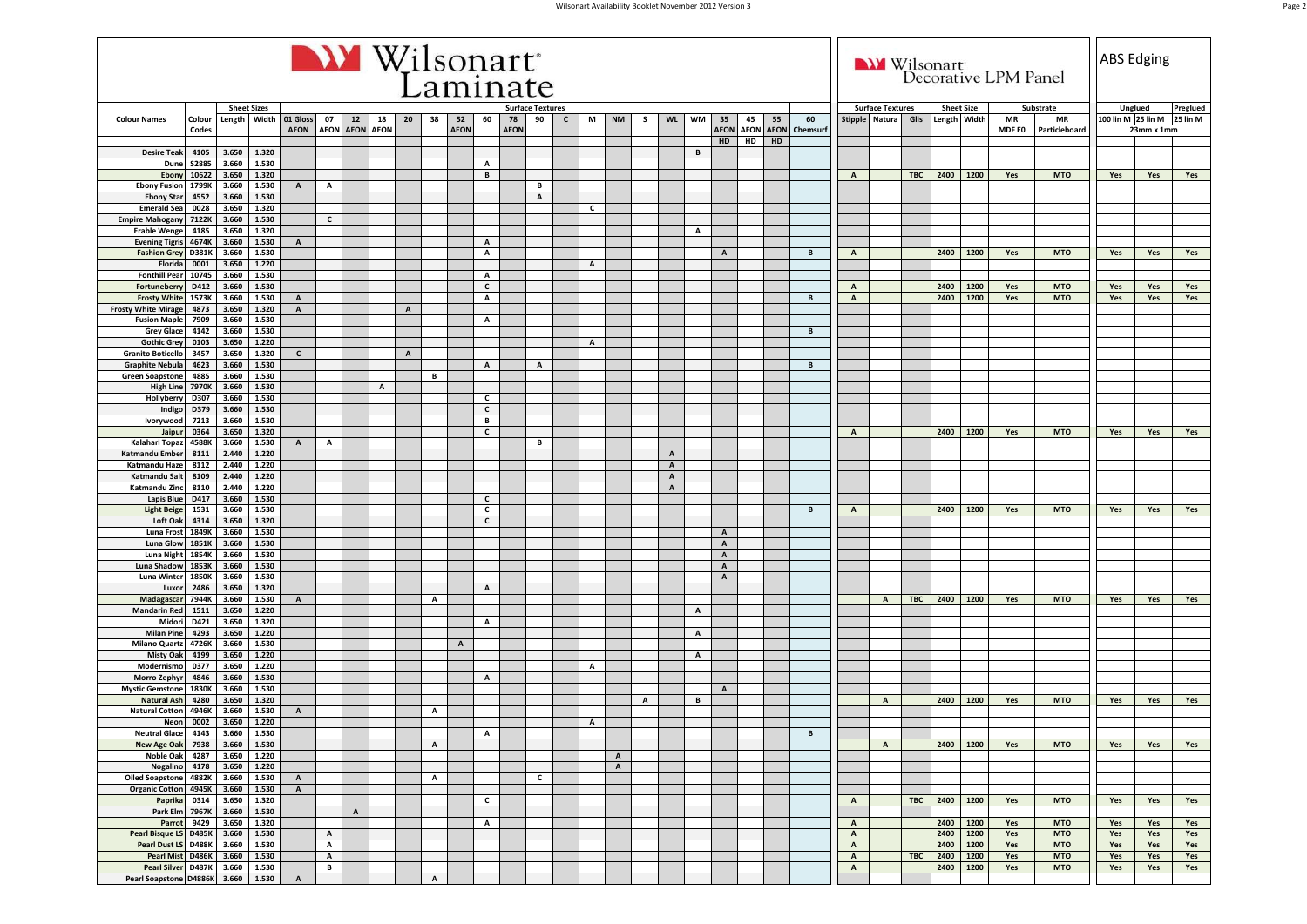|                                                   |                     |                |                    |                |                           |              |              | Wilsonart <sup>®</sup> |              | Laminate          |              |                   |                         |                   |              |              |                           |           |              |                             |    |                |                |              | Wilsonart               |            |                   |                   | Decorative LPM Panel |                            | <b>ABS Edging</b>  |            |          |
|---------------------------------------------------|---------------------|----------------|--------------------|----------------|---------------------------|--------------|--------------|------------------------|--------------|-------------------|--------------|-------------------|-------------------------|-------------------|--------------|--------------|---------------------------|-----------|--------------|-----------------------------|----|----------------|----------------|--------------|-------------------------|------------|-------------------|-------------------|----------------------|----------------------------|--------------------|------------|----------|
|                                                   |                     |                | <b>Sheet Sizes</b> |                |                           |              |              |                        |              |                   |              |                   | <b>Surface Textures</b> |                   |              |              |                           |           |              |                             |    |                |                |              | <b>Surface Textures</b> |            |                   | <b>Sheet Size</b> |                      | Substrate                  | Unglued            |            | Preglued |
| <b>Colour Names</b>                               | Colour<br>Codes     | Length         | Width              | 01 Gloss       | 07<br>AEON AEON AEON AEON | 12           | 18           | 20                     | 38           | 52<br><b>AEON</b> | 60           | 78<br><b>AEON</b> | 90                      | $\mathbf{c}$      | M            | <b>NM</b>    | s.                        | <b>WL</b> | WM           | 35<br><b>AEON AEON AEON</b> | 45 | 55             | 60<br>Chemsurf |              | Stipple Natura          | Glis       |                   | Length Width      | MR<br><b>MDF EO</b>  | <b>MR</b><br>Particleboard | 100 lin M 25 lin M | 23mm x 1mm | 25 lin M |
|                                                   |                     |                |                    |                |                           |              |              |                        |              |                   |              |                   |                         |                   |              |              |                           |           |              | HD                          | HD | HD             |                |              |                         |            |                   |                   |                      |                            |                    |            |          |
| <b>Pepper Dust</b>                                | D327                | 3.660          | 1.530              |                |                           |              |              |                        |              |                   | В            |                   |                         |                   |              |              |                           |           |              |                             |    |                |                | $\,$ A       |                         |            | 2400 1200         |                   | Yes                  | <b>MTO</b>                 | Yes                | Yes        | Yes      |
| Perla Piazza                                      | 1867K               | 3.660          | 1.530              |                |                           |              |              |                        |              |                   |              |                   |                         |                   |              |              |                           |           |              |                             |    | A              |                |              |                         |            |                   |                   |                      |                            |                    |            |          |
| <b>Pewter Brush</b><br><b>Pewter Oak</b>          | 4779<br>4288        | 3.660<br>3.650 | 1.530<br>1.220     |                |                           |              |              |                        |              |                   | В            |                   |                         |                   |              |              | A                         |           | в            |                             |    |                |                |              | A                       | <b>TBC</b> | 2400 1200         |                   | Yes                  | <b>MTO</b>                 | Yes                |            | Yes      |
| Platinum                                          | D315                | 3.660          | 1.530              |                |                           |              |              |                        |              |                   | в            |                   |                         |                   |              |              |                           |           |              |                             |    |                |                |              |                         |            |                   |                   |                      |                            |                    | Yes        |          |
| Port                                              | <b>D14</b>          | 3.660          | 1.530              |                |                           |              |              |                        |              |                   | В            |                   |                         |                   |              |              |                           |           |              |                             |    |                |                |              |                         |            |                   |                   |                      |                            |                    |            |          |
| Raveena Intimacy                                  | 13065               | 3.650          | 1.320              |                |                           |              |              |                        |              |                   |              |                   |                         |                   |              |              | A                         |           |              |                             |    |                |                |              |                         |            |                   |                   |                      |                            |                    |            |          |
| Raveena Mystery                                   | 13067               | 3.650          | 1.320              |                |                           |              |              |                        |              |                   |              |                   |                         |                   |              |              | $\boldsymbol{\mathsf{A}}$ |           |              |                             |    |                |                |              |                         |            |                   |                   |                      |                            |                    |            |          |
| <b>Raven Gemstone</b><br><b>Raw Cotton</b>        | 1831K<br>4947K      | 3.660<br>3.660 | 1.530<br>1.530     | $\mathbf{A}$   |                           |              |              |                        |              |                   |              |                   |                         |                   |              |              |                           |           |              | $\mathbf{A}$                |    |                |                |              |                         |            |                   |                   |                      |                            |                    |            |          |
| <b>Regimental Red</b>                             | <b>D12K</b>         | 3.660          | 1.530              | $\,$ A         |                           |              |              |                        |              |                   | А            |                   |                         |                   |              |              |                           |           |              |                             |    |                |                | $\mathbf{A}$ |                         | <b>TBC</b> | 2400              | 1200              | Yes                  | <b>MTO</b>                 | Yes                | Yes        | Yes      |
| <b>River Cherry</b>                               | 7937                | 3.660          | 1.530              |                |                           |              |              |                        | c            |                   |              |                   |                         |                   |              |              |                           |           |              |                             |    |                |                |              |                         |            |                   |                   |                      |                            |                    |            |          |
| <b>River Gemstone</b>                             | 1832K               | 3.660          | 1.530              |                |                           |              |              |                        |              |                   |              |                   |                         |                   |              |              |                           |           |              | $\mathbf{A}$                |    |                |                |              |                         |            |                   |                   |                      |                            |                    |            |          |
| <b>Sable Soapstone</b><br>Salentina Argento       | 4883K<br>1869K      | 3.660<br>3.660 | 1.530<br>1.530     | $\overline{A}$ |                           |              |              |                        | $\mathbf{A}$ |                   |              |                   |                         |                   |              |              |                           |           |              |                             |    | A              |                |              |                         |            |                   |                   |                      |                            |                    |            |          |
| Salentina Nero                                    | 1864K               | 3.660          | 1.530              |                |                           |              |              |                        |              |                   |              |                   |                         |                   |              |              |                           |           |              |                             |    | $\mathbf{A}$   |                |              |                         |            |                   |                   |                      |                            |                    |            |          |
| <b>Satin Oxide</b>                                | 4832K               | 3.660          | 1.530              |                | c                         |              |              |                        |              |                   |              |                   |                         |                   |              |              |                           |           |              |                             |    |                |                |              |                         |            |                   |                   |                      |                            |                    |            |          |
| <b>Satin Silver</b>                               | 4829K               | 3.660          | 1.530              | $\overline{A}$ | $\mathbf{A}$              |              |              |                        |              |                   |              |                   |                         |                   |              |              |                           |           |              |                             |    |                |                |              |                         |            |                   |                   |                      |                            |                    |            |          |
| <b>Satin Stainless</b>                            | 4830K               | 3.660          | 1.530              |                | A                         |              |              |                        |              |                   |              |                   |                         |                   |              |              |                           |           |              |                             |    |                |                | $\mathbf{A}$ |                         |            | 2400 1200         |                   | Yes                  | <b>MTO</b>                 | Yes                | Yes        | Yes      |
| <b>Savoy Cherry</b><br>Sedona Bluff               | 7927<br>1824K       | 3.660<br>3.660 | 1.530<br>1.530     |                |                           |              |              |                        | A            |                   |              |                   |                         |                   |              |              |                           |           |              | A                           |    |                |                |              |                         |            |                   |                   |                      |                            |                    |            |          |
| Sedona Spa                                        | 1825K               | 3.660          | 1.530              |                |                           |              |              |                        |              |                   |              |                   |                         |                   |              |              |                           |           |              | $\mathbf{A}$                |    |                |                |              |                         |            |                   |                   |                      |                            |                    |            |          |
| Sedona Spirit                                     | 1823K               | 3.660          | 1.530              |                |                           |              |              |                        |              |                   |              |                   |                         |                   |              |              |                           |           |              | $\, {\bf A}$                |    |                |                |              |                         |            |                   |                   |                      |                            |                    |            |          |
| Sedona Trail                                      | 1826K               | 3.660          | 1.530              |                |                           |              |              |                        |              |                   |              |                   |                         |                   |              |              |                           |           |              | $\mathbf{A}$                |    |                |                |              |                         |            |                   |                   |                      |                            |                    |            |          |
| Shadow                                            | <b>D96K</b><br>4857 | 3.660<br>3.660 | 1.530<br>1.530     | B              |                           |              |              |                        |              |                   | А<br>A       |                   |                         |                   |              |              |                           |           |              |                             |    |                |                | $\mathbf{A}$ |                         |            | 2400 1200         |                   | Yes                  | <b>MTO</b>                 | Yes                | Yes        | Yes      |
| <b>Shadow Zephyr</b><br><b>Shine Teak</b>         | 4102                | 3.650          | 1.220              |                |                           |              |              |                        |              |                   |              |                   |                         |                   |              | $\mathbf{A}$ |                           |           |              |                             |    |                |                |              |                         |            |                   |                   |                      |                            |                    |            |          |
| Siena                                             | 9451                | 3.650          | 1.320              |                |                           |              |              |                        |              |                   |              |                   |                         |                   | A            |              |                           |           |              |                             |    |                |                |              |                         |            |                   |                   |                      |                            |                    |            |          |
| <b>Silver Ash</b>                                 | 4290                | 3.650          | 1.320              |                |                           |              |              |                        |              |                   |              |                   |                         |                   |              |              | A                         |           | В            |                             |    |                |                |              | A                       |            | 2400 1200         |                   | Yes                  | <b>MTO</b>                 | Yes                | Yes        | Yes      |
| <b>Silver Travertine</b>                          | 1858K<br>7964K      | 3.660<br>3.660 | 1.530<br>1.530     |                |                           | $\mathbf{A}$ |              |                        |              |                   |              |                   |                         |                   |              |              |                           |           |              |                             |    | $\overline{A}$ |                |              |                         |            |                   |                   |                      |                            |                    |            |          |
| <b>Skyline Walnut</b><br><b>Slate Grey</b>        | <b>D91K</b>         | 3.660          | 1.530              |                |                           |              | A            |                        |              |                   | А            |                   |                         |                   |              |              |                           |           |              | $\mathbf{A}$                |    |                |                | $\mathbf{A}$ |                         |            | 2400              | 1200              | Yes                  | <b>MTO</b>                 | Yes                | Yes        | Yes      |
| <b>Smoke Shimmer</b>                              | 8132                | 3.650          | 1.220              |                |                           |              |              |                        |              |                   |              |                   |                         |                   |              |              | $\overline{A}$            |           |              |                             |    |                |                | $\mathbf{A}$ |                         | <b>TBC</b> | 2400              | 1200              | Yes                  | <b>MTO</b>                 | Yes                | Yes        | Yes      |
| <b>Smokey Topaz</b>                               | 4589K               | 3.660          | 1.530              | $\overline{A}$ | A                         |              |              |                        |              |                   |              |                   | c                       |                   |              |              |                           |           |              |                             |    |                |                |              |                         |            |                   |                   |                      |                            |                    |            |          |
| <b>Soft Grey</b>                                  | 1500                | 3.660          | 1.530<br>1.320     |                |                           |              |              |                        |              |                   | В            |                   |                         |                   |              |              |                           |           |              |                             |    |                |                | $\mathbf{A}$ |                         | <b>TBC</b> | 2400 1200<br>2400 |                   | Yes                  | <b>MTO</b><br><b>MTO</b>   | Yes                | Yes        | Yes      |
| <b>Solid White</b><br><b>Starlight Brown</b>      | 0131<br>8122        | 3.650<br>3.650 | 1.320              | $\mathbf{A}$   |                           |              |              | A                      |              |                   |              |                   |                         |                   | A            |              |                           |           |              |                             |    |                |                | $\mathbf{A}$ |                         |            |                   | 1200              | Yes                  |                            | Yes                | Yes        | Yes      |
| <b>Steel Mesh</b>                                 | 4879                | 3.660          | 1.530              |                |                           |              |              |                        | $\mathbf{A}$ |                   |              |                   |                         |                   |              |              |                           |           |              |                             |    |                |                |              |                         |            |                   |                   |                      |                            |                    |            |          |
| <b>Stone Marquina</b>                             | 13061               | 3.650          | 1.320              |                |                           |              |              |                        |              |                   |              |                   |                         |                   |              |              | A                         |           |              |                             |    |                |                |              |                         |            |                   |                   |                      |                            |                    |            |          |
| Storm                                             | 10542               | 3.650          | 1.320              |                |                           |              |              |                        |              |                   | A            |                   |                         |                   |              |              |                           |           |              |                             |    |                |                |              |                         |            |                   |                   |                      |                            |                    |            |          |
| <b>Studio Teak</b><br>Sunstone                    | 7960<br>4781        | 3.660<br>3.660 | 1.530<br>1.530     |                |                           |              |              |                        | в            |                   | А            |                   |                         |                   |              |              |                           |           |              |                             |    |                |                |              | A                       |            | 2400              | 1200              | Yes                  | <b>MTO</b>                 | Yes                | Yes        | Yes      |
| <b>Tan Echo</b>                                   | 7941                | 3.660          | 1.530              |                |                           |              |              |                        | A            |                   |              |                   |                         |                   |              |              |                           |           |              |                             |    |                |                |              |                         |            |                   |                   |                      |                            |                    |            |          |
| <b>Tan Soapstone</b>                              | 4887                | 3.660          | 1.530              |                |                           |              |              |                        | А            |                   |              |                   |                         |                   |              |              |                           |           |              |                             |    |                |                |              |                         |            |                   |                   |                      |                            |                    |            |          |
| Teak                                              | 4104                | 3.650          | 1.320              |                |                           |              |              |                        |              |                   |              |                   |                         |                   |              |              |                           |           | C            |                             |    |                |                |              |                         |            |                   |                   |                      |                            |                    |            |          |
| <b>Travertine Ghost</b><br><b>Travertine Malt</b> | 8119<br>8118        | 3.650<br>3.650 | 1.320<br>1.320     |                |                           |              |              | A                      |              |                   |              |                   |                         | A<br>$\mathbf{A}$ |              |              | A                         |           |              |                             |    |                |                |              |                         |            |                   |                   |                      |                            |                    |            |          |
| <b>Treviso Oak</b>                                | 4284                | 3.650          | 1.320              |                |                           |              |              |                        |              |                   |              |                   |                         |                   |              |              |                           |           | c            |                             |    |                |                |              |                         |            |                   |                   |                      |                            |                    |            |          |
| <b>Tulip Smoke</b>                                | 4184                | 3.650          | 1.320              |                |                           |              |              |                        |              |                   |              |                   |                         |                   |              |              | A                         |           | c            |                             |    |                |                |              | A                       | <b>TBC</b> | 2400 1200         |                   | Yes                  | <b>MTO</b>                 | Yes                | Yes        | Yes      |
| <b>Tumbled Roca</b>                               | 4835                | 3.660          | 1.530              |                |                           |              |              |                        | A            |                   |              |                   |                         |                   |              |              |                           |           |              |                             |    |                |                |              |                         |            |                   |                   |                      |                            |                    |            |          |
| <b>Tuscan Limestone</b><br><b>Ultramarine</b>     | 1861K<br>9497       | 3.660<br>3.650 | 1.530<br>1.320     |                |                           |              |              |                        |              |                   | В            |                   |                         |                   |              |              |                           |           |              |                             |    | $\mathbf{A}$   |                |              |                         | TBC        | 2400 1200         |                   | Yes                  | <b>MTO</b>                 | Yes                | Yes        | Yes      |
| Valencia Walnut 4295 3.650 1.320                  |                     |                |                    |                |                           |              |              |                        |              |                   |              |                   |                         |                   |              |              | $\mathbf{A}$              |           | в            |                             |    |                |                | $\mathbf{A}$ | A                       |            | 2400 1200         |                   | Yes                  | <b>MTO</b>                 | Yes                | Yes        | Yes      |
| Vapor Strandz 4939K 3.660                         |                     |                | 1.530              |                |                           |              | $\mathbf{A}$ |                        |              |                   |              |                   |                         |                   |              |              |                           |           |              |                             |    |                |                |              |                         |            |                   |                   |                      |                            |                    |            |          |
| Vega Feel 2490                                    |                     | 3.650          | 1.320              |                |                           |              |              |                        |              |                   | $\mathbf{A}$ |                   |                         |                   |              |              |                           |           |              |                             |    |                |                | $\mathbf{A}$ |                         |            | 2400 1200         |                   | Yes                  | <b>MTO</b>                 | Yes                | Yes        | Yes      |
| Velvet Shimmer<br>Venetian Ivory 4928K            | 8134                | 3.650<br>3.660 | 1.220<br>1.530     |                |                           |              |              |                        |              |                   |              |                   |                         |                   |              |              | $\mathbf{A}$              |           |              |                             |    |                |                | $\mathbf{A}$ |                         |            | TBC 2400 1200     |                   | Yes                  | <b>MTO</b>                 | Yes                | Yes        | Yes      |
| Versailles Anigre 7923K 3.660                     |                     |                | 1.530              | $\overline{A}$ | A<br>в                    |              |              |                        |              |                   |              |                   |                         |                   |              |              |                           |           |              |                             |    |                |                |              |                         |            |                   |                   |                      |                            |                    |            |          |
| Wallaby D439 3.660                                |                     |                | 1.530              |                |                           |              |              |                        |              |                   | $\mathbf{B}$ |                   |                         |                   |              |              |                           |           |              |                             |    |                |                |              |                         |            |                   |                   |                      |                            |                    |            |          |
| Walnut Heights 7965K                              |                     | 3.660          | 1.530              |                |                           | $\mathbf{A}$ |              |                        |              |                   |              |                   |                         |                   |              |              |                           |           |              |                             |    |                |                |              |                         |            |                   |                   |                      |                            |                    |            |          |
| Warehouse Oak 7969K                               |                     | 3.660          | 1.530<br>1.220     |                |                           | $\mathbf{A}$ |              |                        |              |                   |              |                   |                         |                   |              |              |                           |           |              |                             |    |                |                |              |                         |            |                   |                   |                      |                            |                    |            |          |
| Wenge Sambessi 4139<br><b>Western White</b>       | 4869                | 3.650<br>3.660 | 1.530              |                |                           |              |              |                        |              |                   | B            |                   |                         |                   |              |              |                           |           | A            |                             |    |                |                |              |                         |            |                   |                   |                      |                            |                    |            |          |
| Wild Aster D411 3.650                             |                     |                | 1.220              |                |                           |              |              |                        |              |                   |              |                   |                         |                   | $\mathbf{A}$ |              |                           |           |              |                             |    |                |                |              |                         |            |                   |                   |                      |                            |                    |            |          |
| White Atlanta Cherry 4189 3.650                   |                     |                | 1.220              |                |                           |              |              |                        |              |                   |              |                   |                         |                   |              |              |                           |           | $\mathbf{A}$ |                             |    |                |                |              |                         |            |                   |                   |                      |                            |                    |            |          |
| White Carrara 4924K 3.660 1.530                   |                     |                |                    | AAA            |                           |              |              |                        |              |                   |              |                   |                         |                   |              |              |                           |           |              |                             |    |                |                |              |                         |            |                   |                   |                      |                            |                    |            |          |